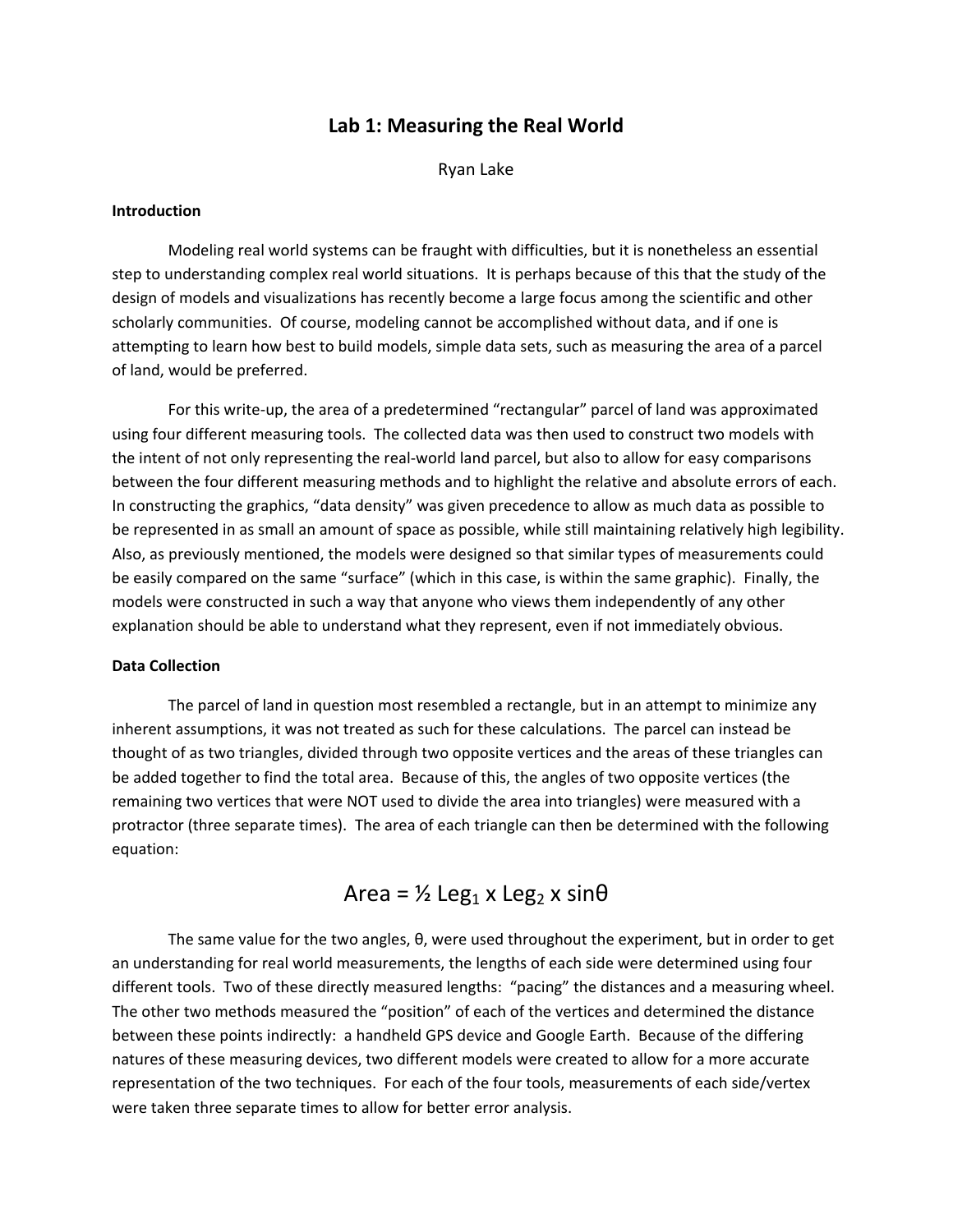

"Pacing" the distances involved counting the number of steps it took to walk along each side of the parcel of land. This method therefore had a high likelihood of human error as each "step" will not be the same size and also because the smallest unit of measurement was "half-a-step". To convert the number of steps into a more orthodox unit of measure, a tape measure was placed on the ground, and ten steps were taken to ascertain the number of meters in one step. This process was repeated five times and the results averaged to obtain a more accurate conversion ratio.

A measuring wheel was also used to directly measure the length of each side of the parcel of land. This had the advantage of more precise measurements as every foot and inch measured should be considered to be "exactly" the same length. However, it was much more difficult keeping the wheel traveling in a straight line and it was prone to bumps and jolts which may have affected the recorded measurements.

As can be seen in the above model, the measuring wheel ultimately had a much higher precision (lower relative error) than the "pacing" method. It should also be noted that each measurement taken by the measuring wheel was significantly larger than that determined by "pacing". The calculated areas are ultimately within the accepted error of the experiment, but such a systematic difference leads one to believe that there was in fact some sort of systematic error in one of the methods of measurement. Judging by the data, there is more likely to be a systematic error in the "pacing" method because of both the uncertainty in the base measurement and also because there is an additional level of uncertainty in the process of converting "paces" into meters.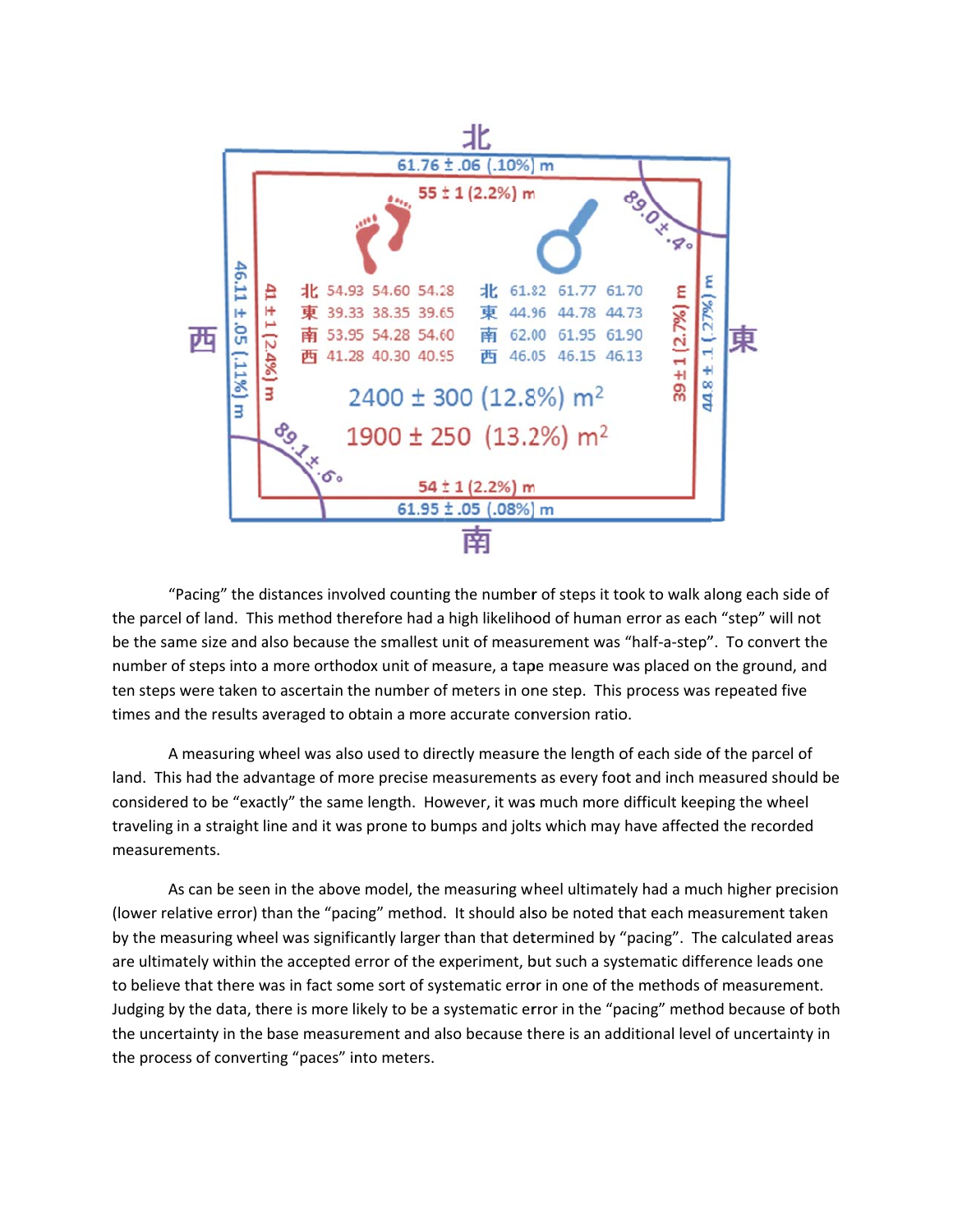

To calculate lengths using a GPS device, the global positioning measurement at each of the four corners was taken, again three separate times for each corner to better account for error. From the averages of these readings, the distance between each of the points could be determined. Because this experiment assumes that this area of land is flat and the curvature of the earth is negligible for an area of this size, the difference between the longitude coordinates must be corrected (by multiplying by cosine of the mean of the latitude coordinates). The exact equation is detailed in the above graphic. The radius of the earth, R, was assumed as 6,371,009 m. This method was rather straightforward and perhaps suffered the least from human error.

In a similar manner to the GPS, Google Earth was also used to determine the global positioning measurement of the four vertices. This was the only method that did not involve measuring something in the field directly - instead it relied upon the calculations of Google to estimate each position, and as such there was not much that anyone who didn't work for Google could do to minimize error. As can be seen in the above graphic, the GPS and Google Earth methods had about the same measurement precisions, but they ended up with drastically different distance values. At first glance this may be a tad bewildering as the values taken by the two different methods don't seem to be that far off, but it must be remembered that when considered on a global scale, even small discrepancies can account for large overall errors. The calculated area for Google Earth is therefore absurdly small, but the GPS device calculated area is within one standard deviation of the "pacing" method and within two standard deviations of the measuring wheel method, which means that it is still a viable method of calculating distance, although it may be better suited for larger areas.